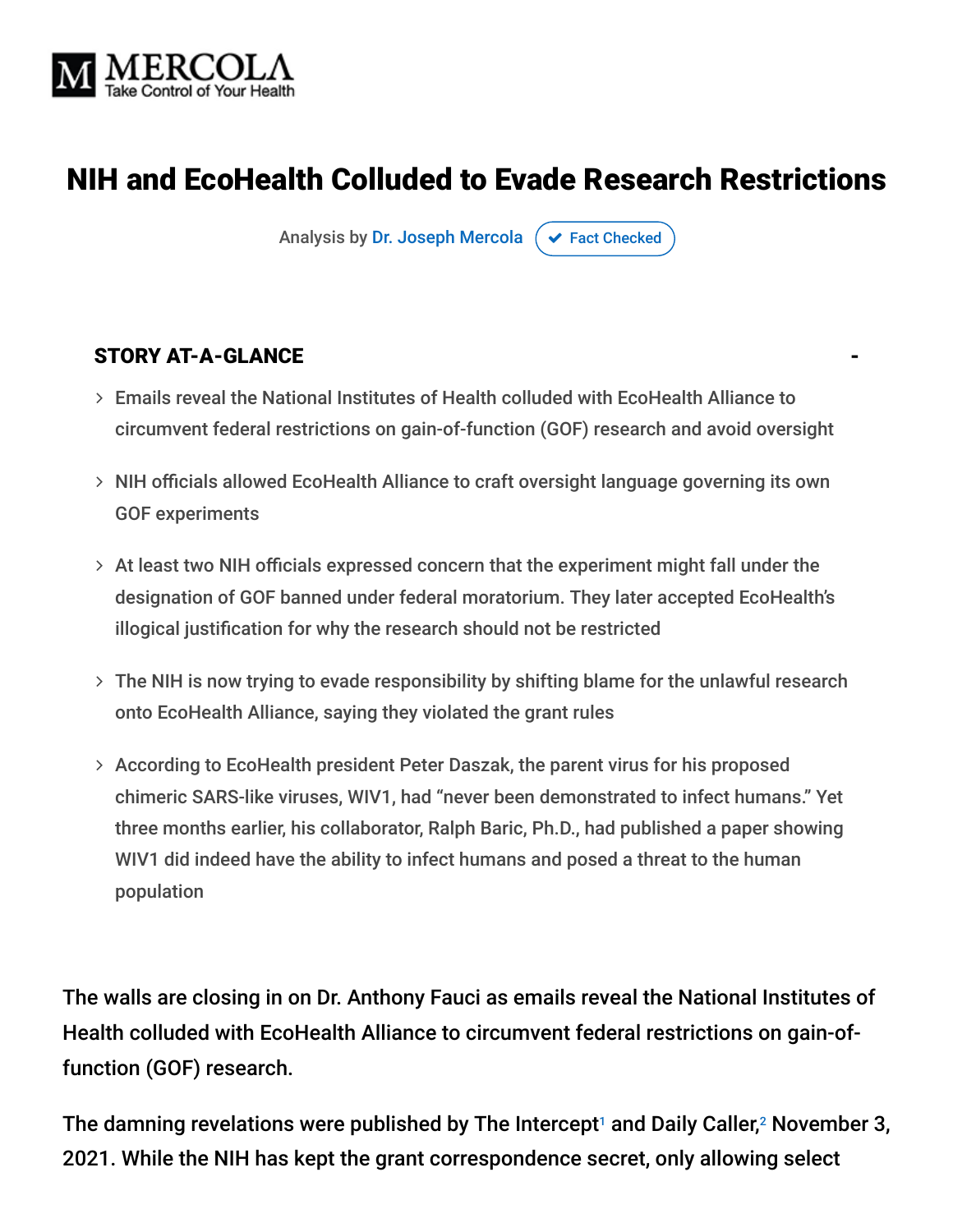congressional staff to review the documentation in a private session, The Intercept was given access to their personal notes.

Considering federal grants are of clear public interest, the NIH's decision to not make the correspondence public is suspicious in and of itself. Are they hiding something? You bet. As reported by Intercept journalists Sharon Lerner and Mara Hvistendahl: 3

*"Emails show that NIH officials allowed EcoHealth Alliance to craft oversight language governing its own gain-of-function research ...*

*Detailed notes on NIH communications obtained by The Intercept show that beginning in May 2016, agency staff had an unusual exchange with Peter Daszak, the head of EcoHealth Alliance, about experiments his group was planning to conduct on coronaviruses under an NIH grant called 'Understanding the Risk of Bat Coronavirus Emergence'* ... 4

*EcoHealth was entering the third year of the five-year, \$3.1 million grant that included research with the Wuhan Institute of Virology and other partners. In a 2016 progress report, the group described to NIH its plans to carry out two planned experiments infecting humanized mice with hybrid viruses, known as 'chimeras.'*

*The plans triggered concerns at NIH. Two staff members — Jenny Greer, a grants management specialist, and Erik Stemmy, a program officer handling coronavirus research — wrote to EcoHealth Alliance to say that the experiments 'appear to involve research covered under the pause,' referring to a temporary* moratorium<sup>5</sup> on funding for gain-of-function research that would be reasonably *anticipated to make MERS and SARS viruses more pathogenic or transmissible in mammals ...*

*Initially, NIH staff appeared intent on enforcing the funding pause ... But what happened next sets off alarm bells for biosafety advocates: Agency staff adopted language that EcoHealth Alliance crafted to govern its own work.*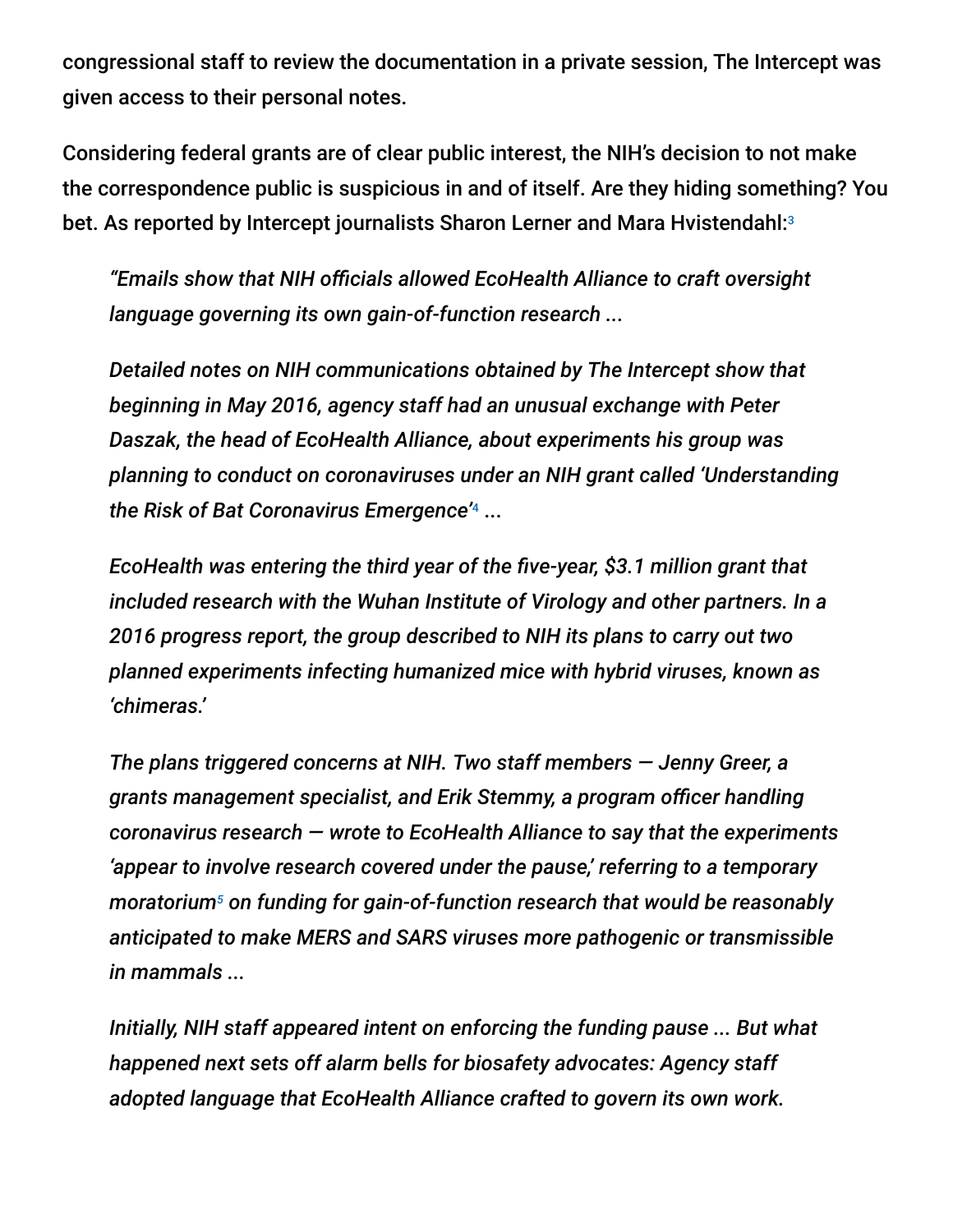*The agency inserted several sentences into grant materials describing immediate actions the group would take if the viruses they created proved to become more transmissible or disease-causing as the result of the experiments."*

## NIH Tries to Evade Responsibility

The NIH is now trying to evade responsibility by shifting blame for the unlawful research onto EcoHealth Alliance. October 21, 2021, NIH principal deputy director Lawrence Tabak, Ph.D., sent a letter<sup>6,7,8</sup> to James Comer, ranking member of the Committee on Oversight and Reform, "to provide additional information and documents regarding NIH's grant to EcoHealth Alliance Inc."

In the letter, Tabak acknowledged that Fauci lied to Congress when he emphatically insisted the NIH/NIAID have never funded GOF research. However, when it comes to circumventing the research moratorium, Tabak lays the blame squarely at the feet of EcoHealth. According to Tabak: 9

*"The limited experiment described in the final progress report provided by EcoHealth Alliance was testing if spike proteins from naturally occurring bat coronaviruses circulating in China were capable of binding to the human ACE2 receptor in a mouse model ...*

*In this limited experiment, laboratory mice infected with the SHC014 WIV 1 bat coronavirus became sicker than those infected with the WIV1 bat coronavirus. As sometimes occurs in science, this was an unexpected result of the research, as opposed to something that the researchers set out to do ...*

*The research plan was reviewed by NIH in advance of funding, and NIH determined that it did not to fit the definition of research involving enhanced pathogens of pandemic potential (ePPP) because these bat coronaviruses had not been shown to infect humans. As such, the research was not subject to departmental review under the HHS P3CO Framework.*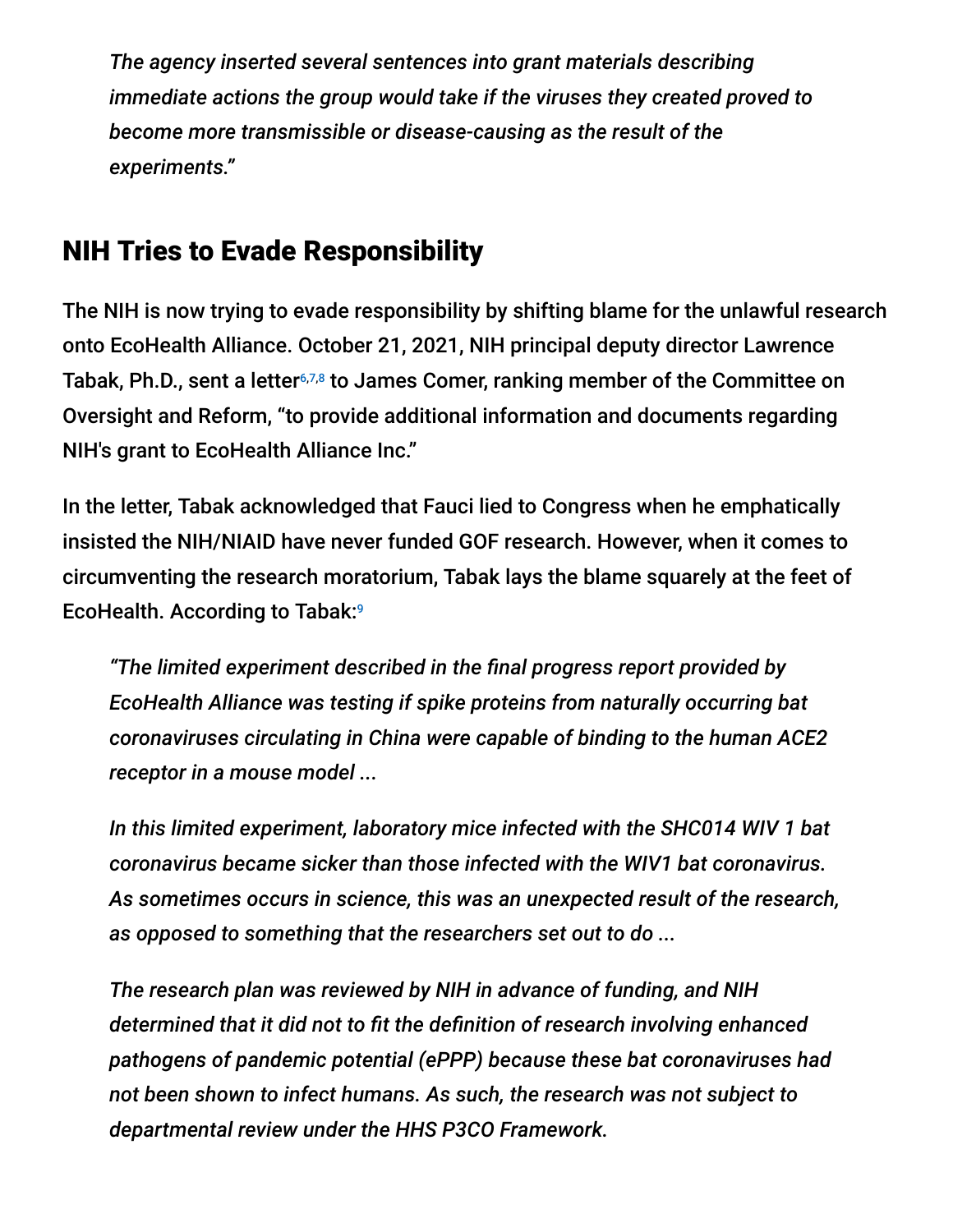*However, out of an abundance of caution and as an additional layer of oversight, language was included in the terms and conditions of the grant award to EcoHealth that outlined criteria for a secondary review, such as a requirement that the grantee report immediately a one log increase in growth.*

*These measures would prompt a secondary review to determine whether the research aims should be re-evaluated or new biosafety measures should be enacted. EcoHealth failed to report this finding right away, as was required by the terms of the grant."*

In other words, EcoHealth's experiment "accidentally" turned into GOF. At that point, EcoHealth should have alerted the NIH, but allegedly didn't. So, according to Tabak, NIH bears no responsibility as they relied on EcoHealth to follow the terms of the grant.

EcoHealth has denied this charge, saying "These data were reported as soon as we were made aware, in our year four report in April 2018 ... At no time did program staff indicate to us that this work required further clarification or secondary review." 10,11

As noted by The Intercept, $^{12}$  Tabak implies the NIH created that reporting rule "out of an abundance of caution," but according to the correspondence The Intercept reviewed, "the language was inserted at Daszak's suggestion," and "the NIH and EcoHealth Alliance worked together to evade additional oversight."

### Illogical Justifications

How did they evade additional oversight? Through illogical and contradictory risk assessments. While Tabak claims the resulting virulence was unintentional, how could that be, since the experiment in question was supposed to test the "emergency potential" of bat coronaviruses in the human population?

The name of the grant itself tells us they're going to assess the possibility of a bat coronavirus mutating into something that can affect humans, and to do that, they will likely try to manipulate the virus to see if it can gain that function.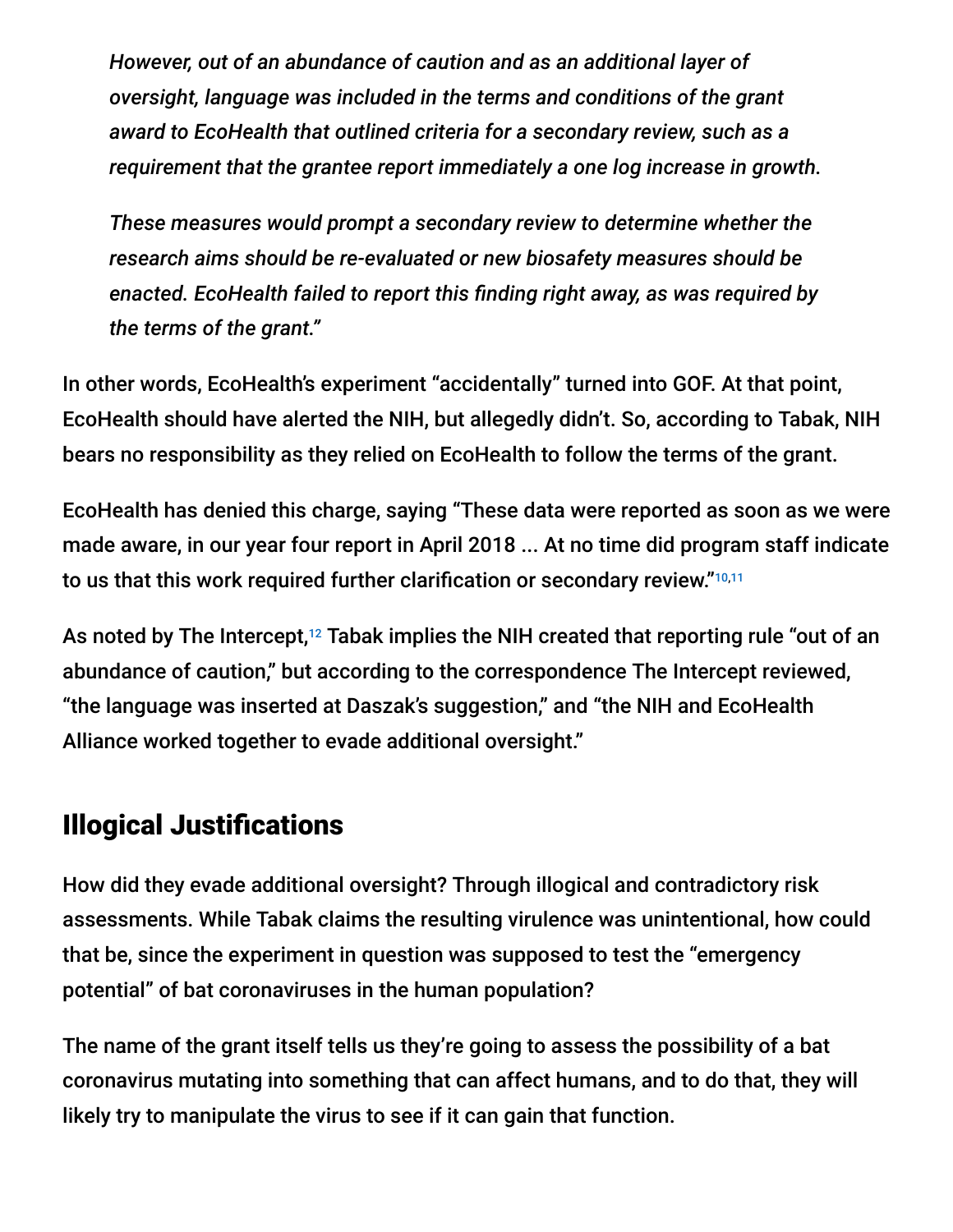EcoHealth president, zoologist Peter Daszak, suggested to the NIH that the experiment should not be categorized as restricted GOF because his proposed hybrid viruses were so different from the SARS virus (which is known to infect humans). The Intercept continues: 13

*"Daszak also pointed out that WIV1, the parent of the proposed chimeric SARSlike viruses, 'has never been demonstrated to infect humans or cause human disease,' according to the transcribed emails.*

*And he said that previous research 'strongly suggests that the chimeric bat spike/bat backbone viruses should not have enhanced pathogenicity in animals.' The NIH would go on to accept these arguments.*

*But the group's argument that its viral research did not pose a risk of infection appears to contradict the justification for the work: that these pathogens could potentially cause a pandemic.*

*'The entire rationale of EcoHealth's grant renewal on SARS-related CoVs is that viruses with spikes substantially (10-25%) diverged from SARS-CoV-1 pose a pandemic risk,' said [Fred Hutchinson Cancer Research Center virologist, Jesse] Bloom.*

*'Given that this is the entire rationale for the work, how can they simultaneously argue these viruses should not be regulated as potential pandemic pathogens?'"*

But Daszak's justification makes no sense for yet another reason. Three months before Daszak wrote that determination for the NIH  $-$  where he suggests the WIV1 virus they were going to use as the backbone for the chimeras had "never been demonstrated to infect humans or cause human disease" — his collaborator, Ralph Baric, Ph.D., had published a paper $^{14}$  showing WIV1 did indeed have the ability to infect humans. $^{15}$ 

# **<sup>66</sup> This is terrific! We are very happy to hear that our**<br>Gain of Eunction research funding pause has been **Gain of Function research funding pause has been**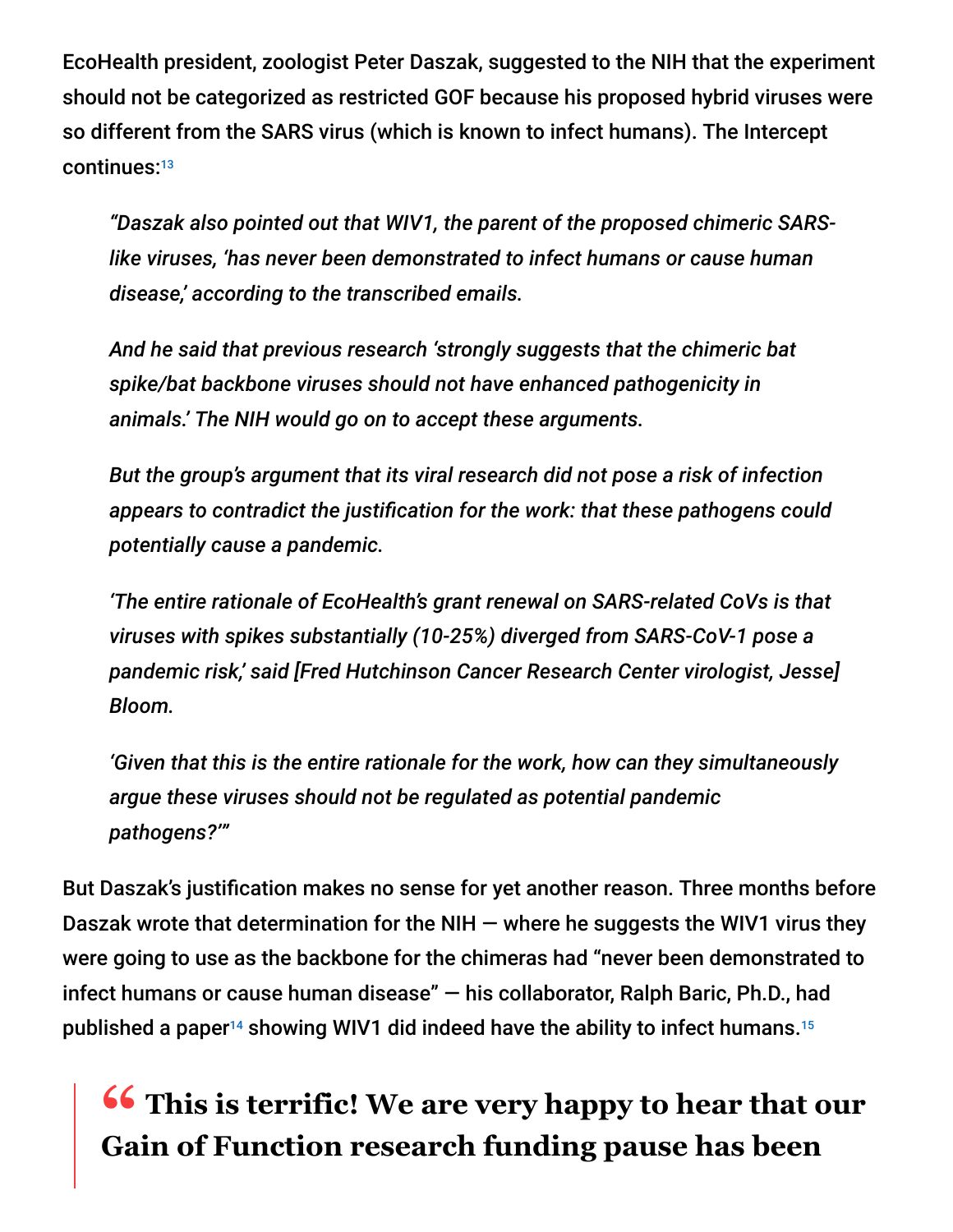# **lifted. ~ Dr. Peter Daszak, email to NIH"**

Baric, who works at UNC Chapel Hill, had found the WIV1 virus "readily replicated efficiently in human airway cultures and in vivo," and posed an "ongoing threat" to the human population. This completely contradicts Daszak's statement, and it's doubtful that Daszak would not be aware of the paper published by Baric three months earlier. It's doubtful the NIH would be ignorant of Baric's finding as well.

#### NIH Accepted Daszak's Escape Clause

As explained by The Intercept, Daszak came up with a solution that would allow his group and the NIH to perform research they all knew was prohibited at the time: 16

*"If the recombinant viruses grew more quickly than the original viruses on which they were based, [Daszak] suggested, EcoHealth Alliance and its collaborators would immediately stop its research and inform their NIAID program officer ...*

*In a July 7 letter to EcoHealth Alliance, NIH's Greer and Stemmy formally accepted Daszak's proposed rule. The chimeric viruses were 'not reasonably anticipated' to 'have enhanced pathogenicity and/or transmissibility in mammals via the respiratory route,' the administrators concluded ...*

*The language that the NIH later inserted into the grant was strikingly similar to what Daszak proposed: 'Should any of the MERS-like or SARS-like chimeras generated under this grant show evidence of enhanced virus growth greater than 1 log over the parental backbone strain you must stop all experiments with these viruses.'"*

In a July 2016 email to the NIH, Daszak expresses his satisfaction that the agency decided to accept his justifications for why the research should not be considered restricted GOF. "This is terrific!" he wrote. "We are very happy to hear that our Gain of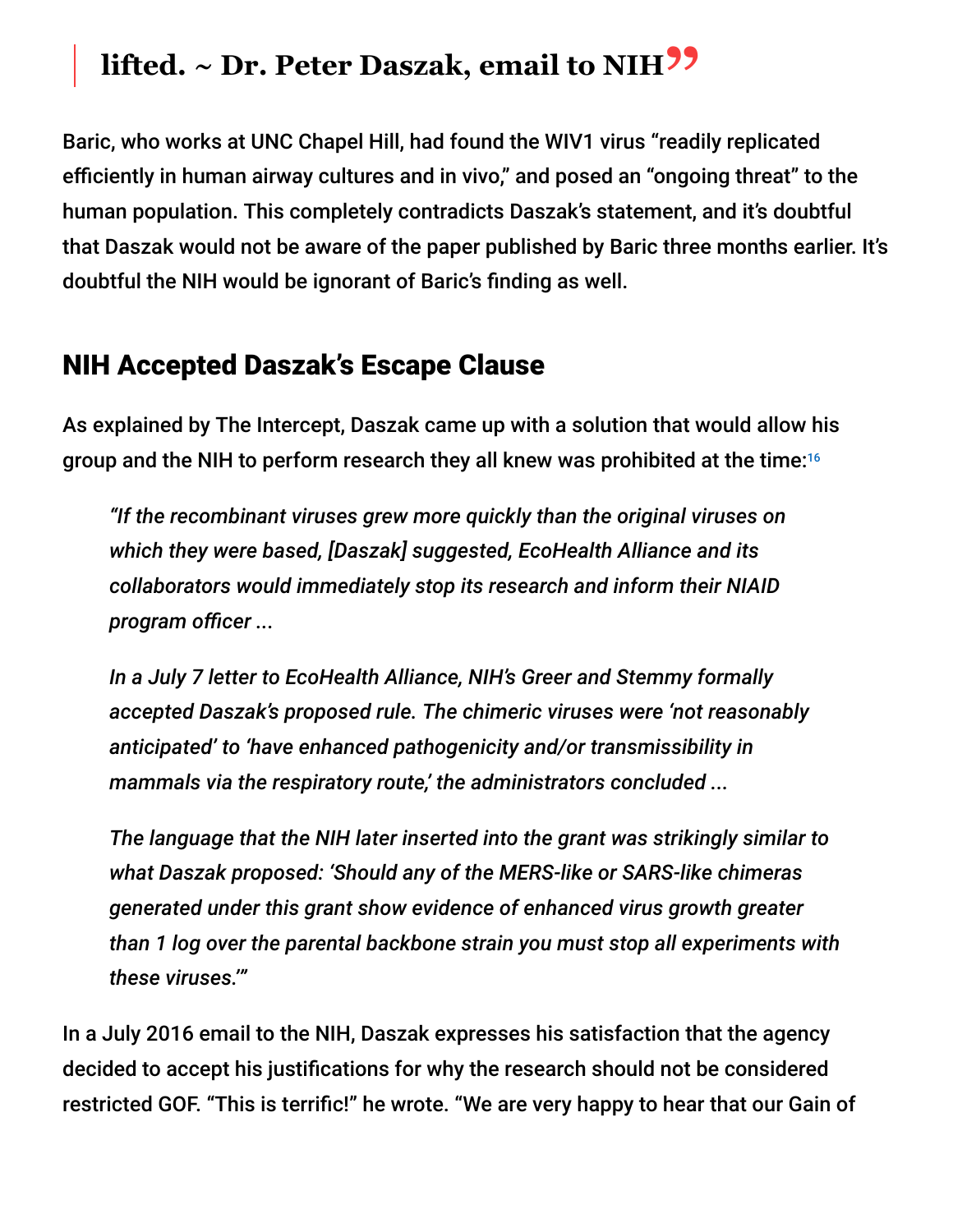Function research funding pause has been lifted."<sup>17</sup> Daszak even admits that what they're REALLY doing is GOF right in that email.

## Clear Regulatory Failure

When EcoHealth's scientists performed the experiment, one of the chimeric viruses grew much faster than the others during the first week of the experiment, producing a viral load that was four logs greater than the parent virus.

As noted earlier, Tabak claims EcoHealth didn't inform the NIH program officer about this gain of function, and EcoHealth claims it did, and was permitted by default to continue, as no one at the NIH objected.

Incidentally, Daszak was relying on Wuhan Institute of Virology researcher Shi Zhengli known to have ties to the Chinese military  $-$  to notify him if any of the viruses in the experiment had enhanced replication. Daszak in turn informed the NIH about this chain of reporting, so they knew the legality of the research basically rested in the hands of a Chinese operative, who may or may not have incentive to downplay such findings.

Richard Ebright, a molecular biologist at Rutgers University who has criticized the lack of oversight of gain-of-function research, told The Intercept that the correspondence between the NIH and EcoHealth points to clear regulatory failure. "The oversight process clearly failed," he said. Ebright also spoke to the Daily Caller, stating: 18

*"The NIH, incredibly, accepted EcoHealth's belief that this work would not be considered gain of function, and accepted EcoHealth's rationale for this belief, and accepted EcoHealth's policy-noncompliant proposal for a [10 times] allowance for increased viral growth before stopping work and reporting results.*

*The NIH, in effect, delegated to EcoHealth Alliance the authority to determine whether its research was, or was not gain of function research subject to the funding pause, the authority to set criteria for the determination, and the authority to over-ride federal policies implemented by the White House ..."*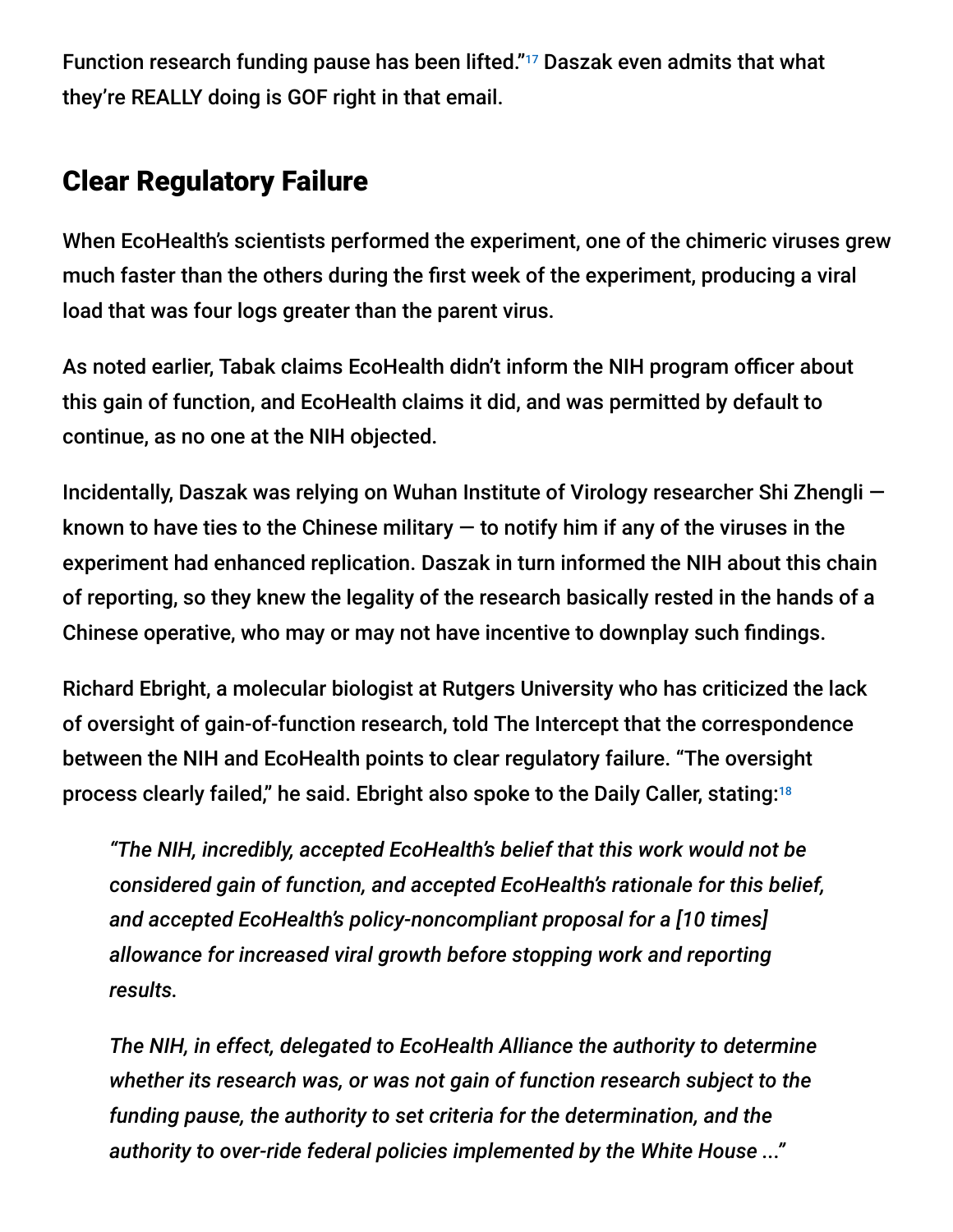The same sentiment was expressed by House Energy and Commerce Committee ranking member Rep. Cathy McMorris Rodgers and several other Republican lawmakers in an October 27, 2021, letter<sup>19,20</sup> to NIH director Dr. Francis Collins. As reported by Daily Caller: 21

*"'EcoHealth portrayed the risks of these experiments as if they were not of concern, and the NIH accepted EcoHealth's assertions without a searching inquiry,' the Republican lawmakers told Collins. 'However, the assessment of the risks by both EcoHealth and the NIH do not seem to square with the understanding of the research risks at that time ...*

*Although the engineered viruses at the WIV were far from SARS CoV-2 on the coronavirus family tree, this research reflected a high tolerance for risk,' the lawmakers said, adding that there is no evidence that EcoHealth took action to notify the NIH that it created viruses that exhibited enhanced growth in humanized cells.*

*'If EcoHealth and NIH could not handle compliance and oversight of such a basic policy, it raises more concerns about the overall adequacy of the oversight of this research, which leaves the public vulnerable to a serious lab accident,' the lawmakers wrote."*

### CNN Grills NIH Director

In a rare attempt at real journalism, CNN's Pamela Brown kept Collins strapped to the hot seat in a recent interview, repeatedly grilling him about why the NIH was funding dangerous GOF research.<sup>22</sup> Even Josh Rogin from the liberal Washington Post picked up on Brown's dogged demands for Collins to come clean on the issue in the face of Collins' attempts to sidetrack her:

*"Everyone should watch this interview with outgoing NIH director Francis Collins to see how Collins uses misleading talking points to avoid any acknowledgement NIH was caught completely unaware its grantee was doing*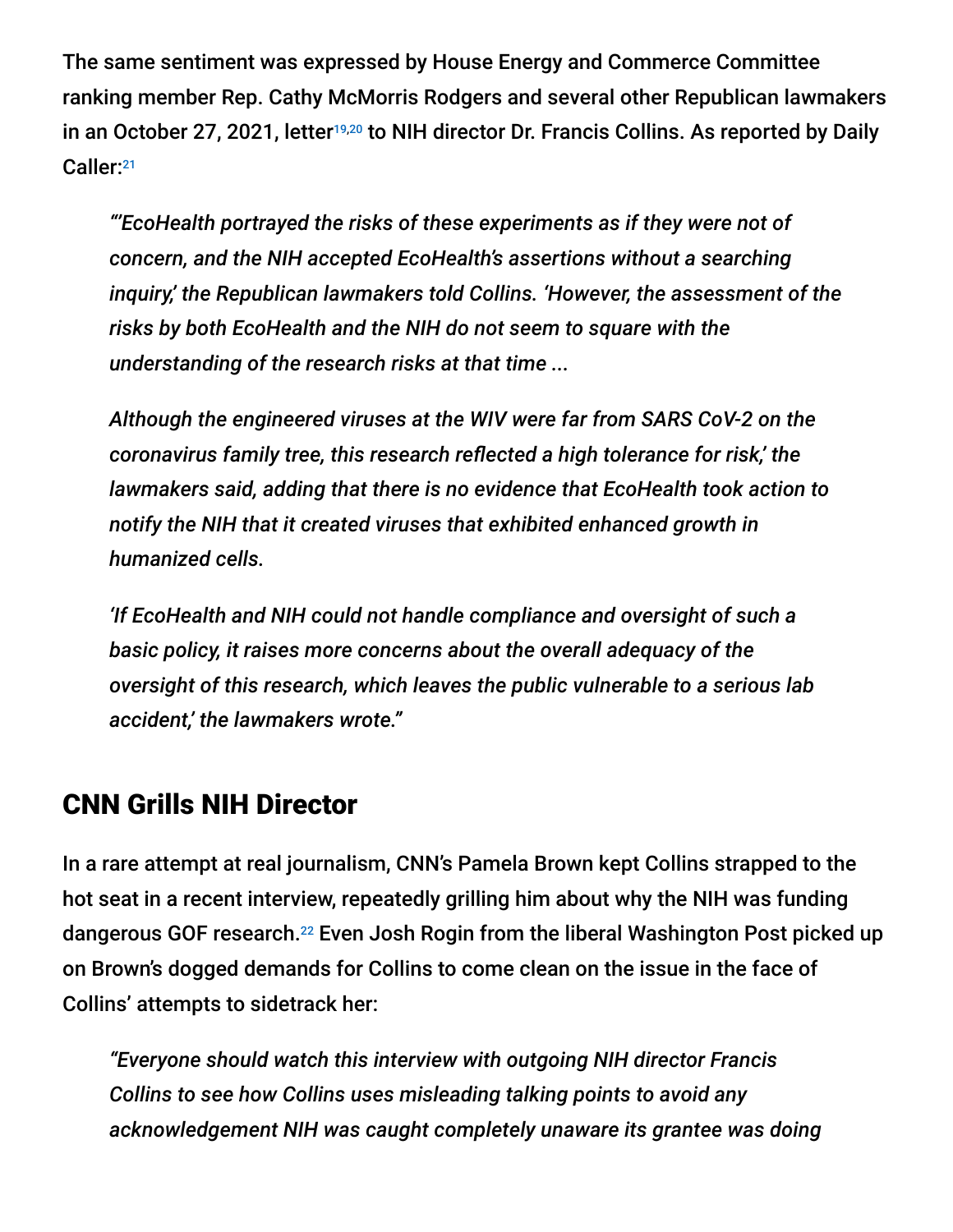*risky bat coronavirus research in Wuhan ... Collins uses every rhetoric trick to dissemble and distract ..."* Rogin tweeted. 23

To her credit, Brown repeatedly brought the interview back on track, pressing Collins for answers, demanding to know:

*"Why should Americans trust you and the NIH on the issue of COVID origins, when you didn't even know about the programs it was funding with taxpayer dollars in China?"*

When Collins tried to circumvent the question by diving into semantics about the definition of GOF, Brown interrupted him, again asking how he can be so certain that NIH funding isn't being used for GOF, when he claims the NIH only recently found out about how the money was used in 2016?

Collins also reiterated that while EcoHealth "did some things they should have told us about ... they did not do the kind of gain-of-function research that requires special, highlevel oversight." Really? As noted by ZeroHedge: 24

*"... if EcoHealth HAD reported its research results, it WOULD HAVE triggered extra, high-level oversight. Why is Collins pretending he knows they would have been exempt from that?"*

Despite Collins' insistence that the NIH was above-board and honest in all its communications, Brown refused to let him off the hook, ending the interview with: "This is U.S. taxpayer dollars going to risky research and I believe every American deserves to know about it."

On a sidenote, like Fauci's, Collins' halo is rapidly tarnishing as alternative media have started digging into their backgrounds. While appearing squeaky clean on the surface, a closer look reveals both men have supported all sorts of questionable research, including research on aborted fetuses.

For an overview of Collins' alleged sins, see First Things' article, "The Cautionary Tale of Francis Collins."<sup>25</sup> Unlike Fauci, though, Collins seems to sense he won't escape public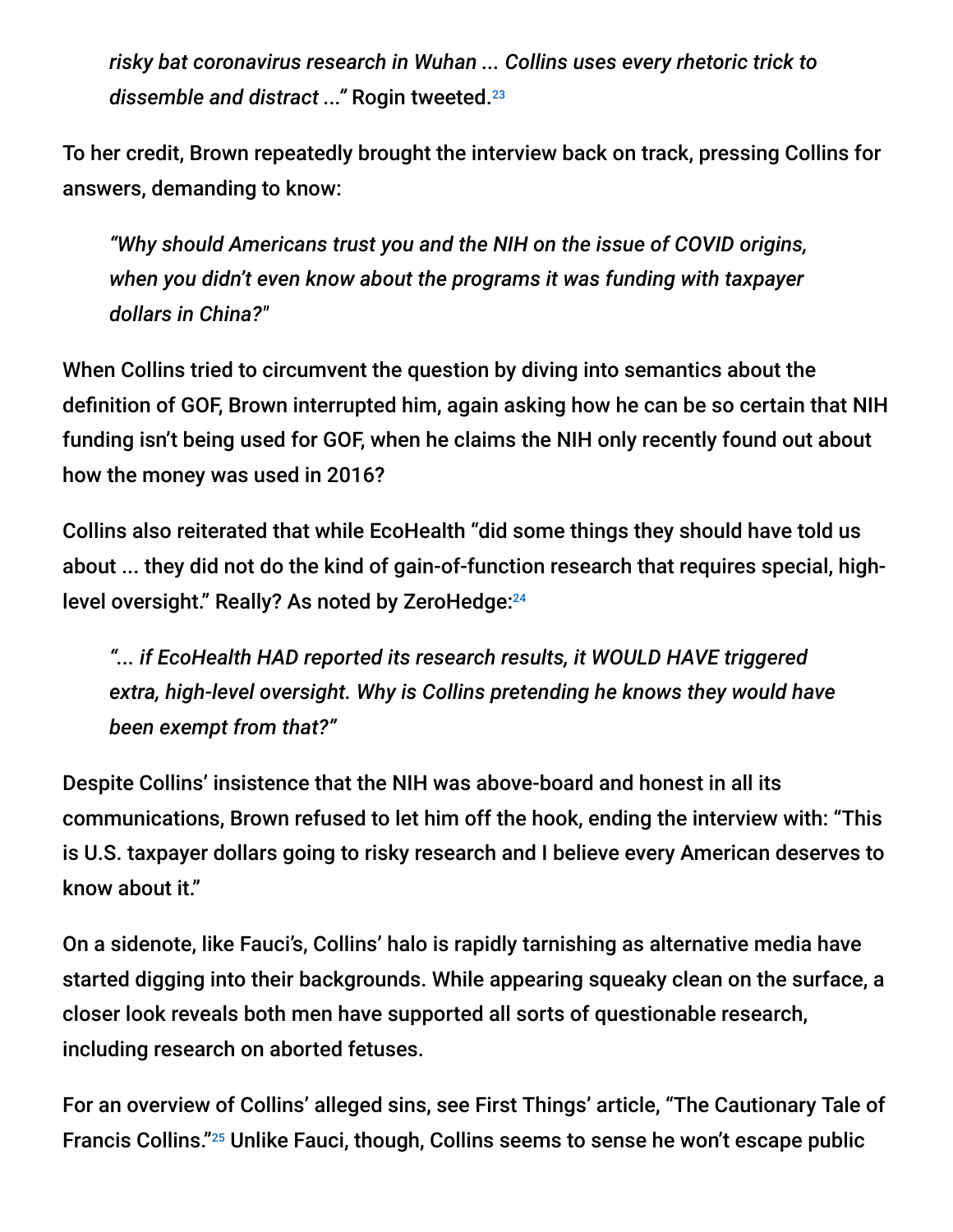judgment. In October 2021, he announced his retirement from the NIH. He's reportedly planning to step down by the end of the year. Time will tell if Fauci will have the good sense to resign, or if our political leaders will finally boot him out and press charges.

#### We Must Ban GOF Research

The evidence of regulatory failure by the NIH further strengthens the call for a permanent ban on most kinds of GOF. As Bloom told The Intercept: 26

*"We urgently need a broader discussion about whether it's a good idea to be making novel chimeras of coronaviruses that are at this point universally acknowledged to pose a pandemic risk to humans."*

Indeed, it appears we got off easy this time. SARS-CoV-2 has a very low mortality rate, despite spreading quite easily. The next Frankenstein pathogen to escape from a lab might not be as benign.

Seeing how the people in charge of making decisions about what research is to be allowed cannot be trusted with making sensible decisions, the public really needs to step up and let our representatives know we will not tolerate federal funds — taxpayer money — being used for research that has the potential to wipe us all out.

#### **Sources and References**

- 1, 3, 12, 13, 16, 26 [The Intercept November 3, 2021](https://theintercept.com/2021/11/03/coronavirus-research-ecohealth-nih-emails/)
- <sup>2, 15, 17, 18, 21</sup> [Daily Caller November 3, 2021 \(Archived\)](https://archive.md/xbGGW)
- <sup>4</sup> [NIH Notice of Award, Understanding Risk of Bat Coronavirus Emergence](https://www.documentcloud.org/documents/21055989-understanding-risk-bat-coronavirus-emergence-grant-notice)
- <sup>5</sup> [PHE.gov US Gov. GoF Research Pause](https://www.phe.gov/s3/dualuse/documents/gain-of-function.pdf)
- <sup>6</sup> [Twitter Richard Ebright NIH Letter dated October 20, 2021](https://twitter.com/R_H_Ebright/status/1450947395508858880/photo/1)
- <sup>7, 9</sup> [NIH Letter dated October 20, 2021](https://www.thethinkingconservative.com/wp-content/uploads/2021/10/tabak-nih-letter-to-comer.pdf)
- 8, 10 [Vanity Fair October 22, 2021](https://www.vanityfair.com/news/2021/10/nih-admits-funding-risky-virus-research-in-wuhan)
- <sup>11</sup> [ZeroHedge October 25, 2021](https://www.zerohedge.com/political/ecohealth-throws-fauci-under-bus-over-wuhan-gain-function-report-researcher-claims)
- <sup>14</sup> [PNAS March 15, 2016 113 \(11\) 3048-3053](https://archive.md/ErSBO#selection-1381.0-1393.9)
- <sup>19</sup> [Congressional Letter to Francis Collins October 27, 2021](https://republicans-energycommerce.house.gov/wp-content/uploads/2021/11/2021.10.27-Letter-to-NIH.pdf)
- <sup>20</sup> [E&C Republicans November 3, 2021](https://republicans-energycommerce.house.gov/news/ec-republican-leaders-reveal-nih-mismanaged-concerns-surrounding-ecohealth-alliances-risky-research-in-china/)
- <sup>22, 24</sup> [ZeroHedge October 27, 2021](https://bit.ly/3wDOEqk)
- <sup>23</sup> [Twitter Josh Rogin October 25, 2021](https://bit.ly/3HeWwni)